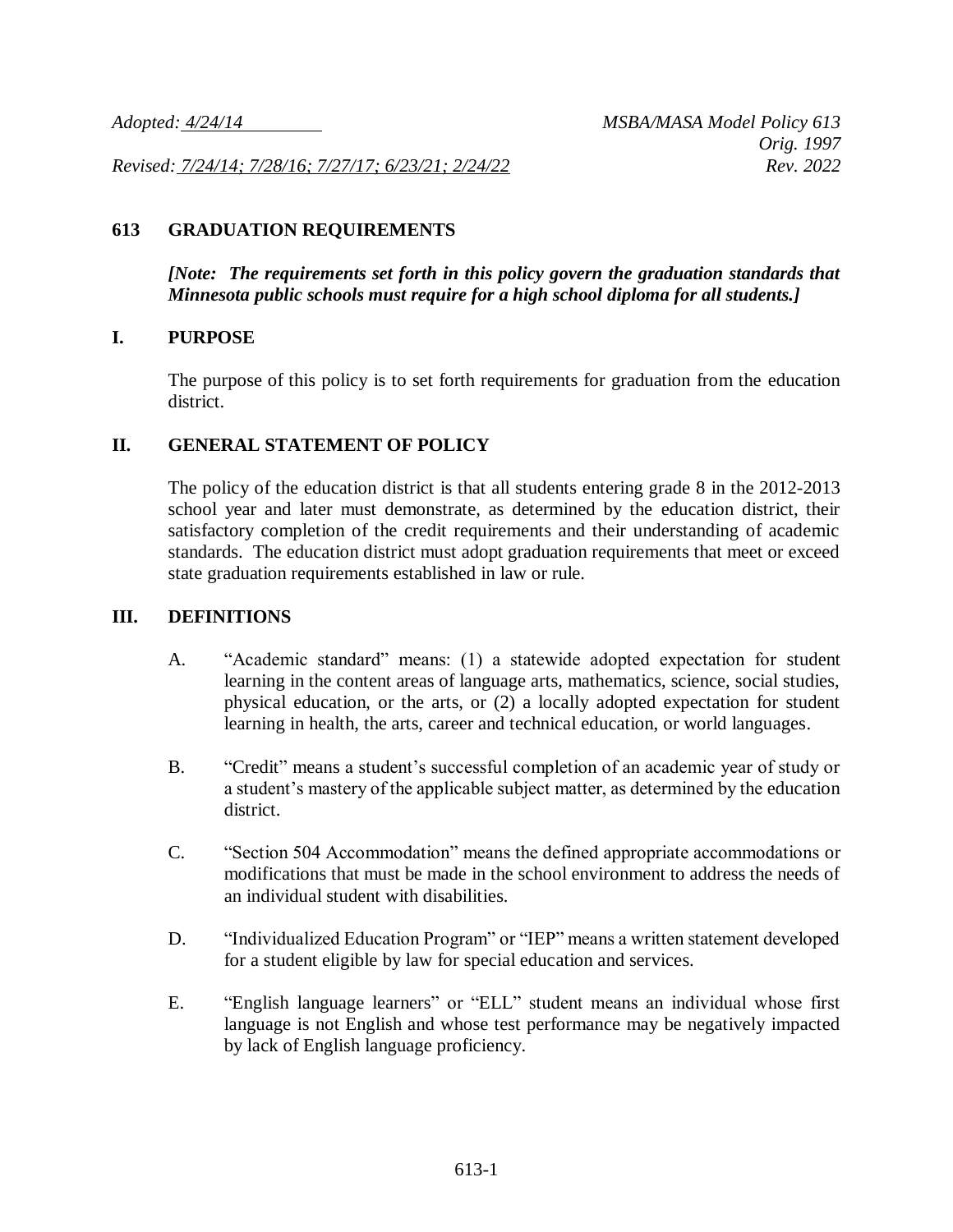## **IV. DISTRICT ASSESSMENT COORDINATOR**

Brian Cashman, Coordinator of Alternate Programs shall be named the District Assessment Coordinator. Said person shall be in charge of all test procedures and shall bring recommendations to the education district board annually for approval.

### **V. GRADUATION ASSESSMENT REQUIREMENTS**

For students enrolled in grade 8 in the 2012-2013 school year and later, students' state graduation requirements, based on a longitudinal, systematic approach to student education and career planning, assessment, instructional support, and evaluation, include the following:

- A. Achievement and career and college readiness in mathematics, reading, and writing, as measured against a continuum of empirically derived, clearly defined benchmarks focused on students' attainment of knowledge and skills so that students, their parents, and teachers know how well students must perform to have a reasonable chance to succeed in a career or college without the need for postsecondary remediation and which facilitates the monitoring of students' continuous development of and growth in requisite knowledge and skills; analysis of students' progress and performance levels, identification of students' academic strengths and diagnosis of areas where students require curriculum or instructional adjustments, targeted interventions, or remediation; and determination of students' learning and instructional needs and the instructional tools and best practices that support academic rigor for the student based on analysis of students' progress and performance data; and
- B. Consistent with this paragraph and Minnesota Statutes section 120B.125 (*see Policy 604, Section II.H.*), age-appropriate exploration and planning activities and career assessments to encourage students to identify personally relevant career interests and aptitudes and help students and their families develop a regularly reexamined transition plan for postsecondary education or employment without need for postsecondary remediation.
- C. Based on appropriate state guidelines, students with an IEP may satisfy state graduation requirements by achieving an individual score on the state-identified alternative assessments.
- D. Students meeting the state graduation requirements under this section must receive targeted, relevant, academically rigorous, and resourced instruction which may include a targeted instruction and intervention plan focused on improving the student's knowledge and skills in core subjects so that the student has a reasonable chance to succeed in a career or college without need for postsecondary remediation.
- E. Students meeting the state graduation requirements under this section and who are students in grade 11 or 12 and who are identified as academically ready for a career or college are actively encouraged by the education district to participate in courses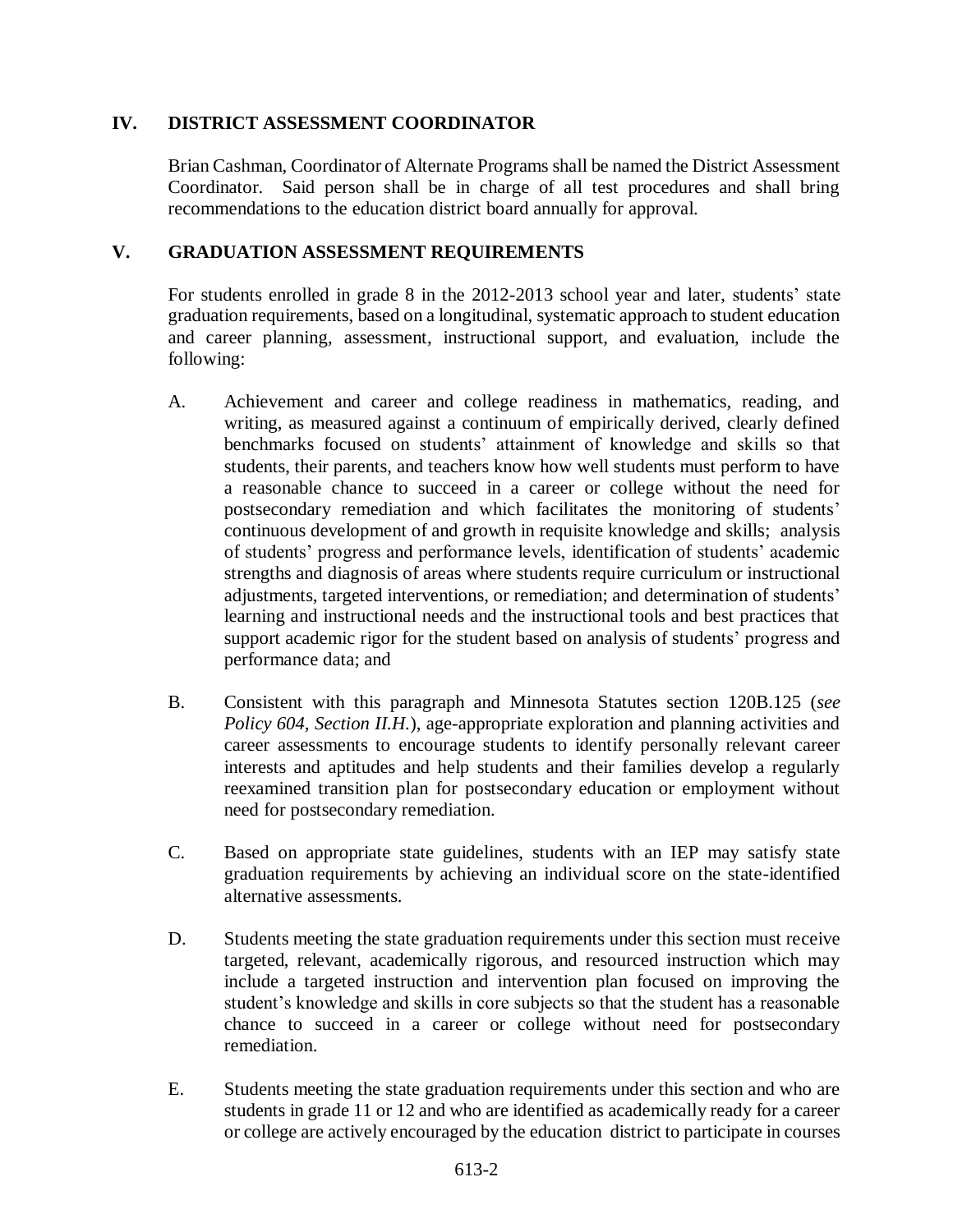and programs awarding college credit to high school students. Students are not required to achieve a specified score or level of proficiency on an assessment to graduate from high school.

F. A student's progress toward career and college readiness must be recorded on the student's high school transcript.

# **VI. GRADUATION CREDIT REQUIREMENTS**

Students beginning  $8<sup>th</sup>$  grade in the 2012-2013 school year and later must successfully complete, as determined by the education district, the following high school level credits for graduation:

- A. Four credits of language arts sufficient to satisfy all academic standards in English language arts;
- B. Three credits of mathematics, including an algebra II credit or its equivalent, sufficient to satisfy all of the academic standards in mathematics;
- C. An algebra I credit by the end of  $8<sup>th</sup>$  grade sufficient to satisfy all of the  $8<sup>th</sup>$  grade standards in mathematics;
- D. Three credits of science, including at least: (a) one credit of biology; (b) one credit of chemistry or physics; and (c) one elective credit of science. The combination of credits must be sufficient to satisfy (i) all of the academic standards in either chemistry or physics and (ii) all other academic standards in science;
- E. Three and one-half credits of social studies, encompassing at least United States history, geography, government and citizenship, world history, and economics sufficient to satisfy all of the academic standards in social studies;
- F. One credit in the arts sufficient to satisfy all of the state or local academic standards in the arts; and
- G. A minimum of seven elective credits.
- H. Credit equivalencies
	- 1. A one-half credit of economics taught in a school's agriculture education or business department may fulfill a one-half credit in social studies under Paragraph E., above, if the credit is sufficient to satisfy all of the academic standards in economics.
	- 2. An agriculture science or career and technical education credit may fulfill the elective science credit required under Paragraph D., above, if the credit meets the state physical science, life science, earth and space science, chemistry, or physics academic standards or a combination of these academic standards as approved by the education district. An agriculture or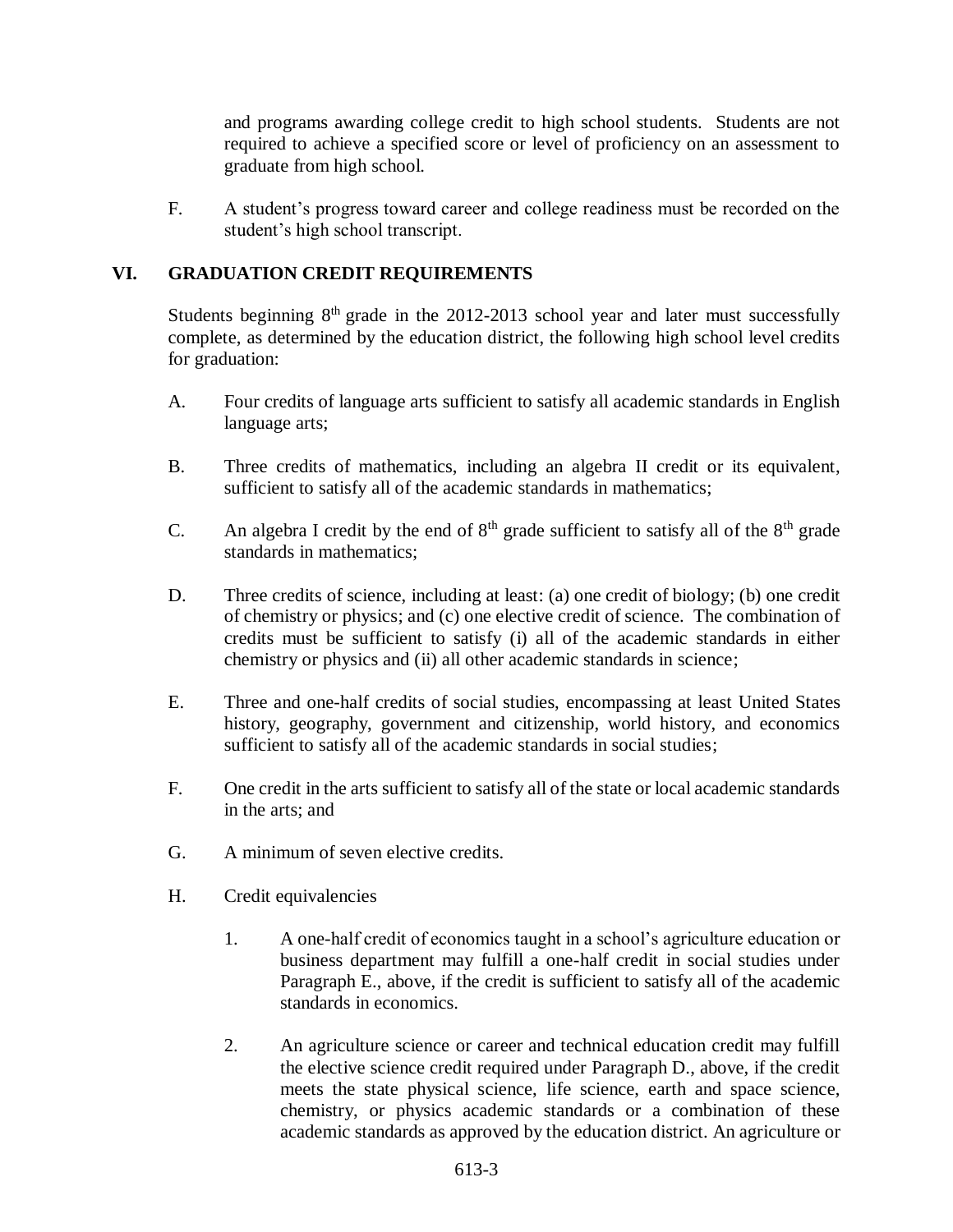career and technical education credit may fulfill the credit in chemistry or physics required under Paragraph D., above, if the credit meets the state chemistry or physics academic standards as approved by the education district. A student must satisfy either all of the chemistry or physics academic standards prior to graduation. An agriculture science or career and technical education credit may not fulfill the required biology credit under Paragraph D., above.

- 3. A career and technical education credit may fulfill a mathematics or arts credit requirement under Paragraph B. or Paragraph F., above.
- 4. A computer science credit may fulfill a mathematics credit requirement under Paragraph B., above, if the credit meets state academic standards in mathematics.
- 5. A Project Lead the Way credit may fulfill a mathematics or science credit requirement under Paragraph B. or Paragraph D., above, if the credit meets the state academic standards in mathematics or science.

# **VII. GRADUATION STANDARDS REQUIREMENTS**

- A. All students must demonstrate their understanding of the following academic standards:
	- 1. School District Standards, Health (K-12);
	- 2. School District Standards, Career and Technical Education (K-12); and
	- 3. School District Standards, World Languages (K-12).
- B. Academic standards in health, world languages, and career and technical education will be reviewed on an annual basis.<sup>\*</sup> An education district must use the current world languages standards developed by the American Council on the Teaching of Foreign Languages.

\* Reviews are required to be conducted on a periodic basis. Therefore, this time period may be changed to accommodate individual education district needs.

- C. All students must satisfactorily complete the following required Graduation Standards in accordance with the standards developed by the Minnesota Department of Education (MDE):
	- 1. Minnesota Academic Standards, English Language Arts K-12;
	- 2. Minnesota Academic Standards, Mathematics K-12;
	- 3. Minnesota Academic Standards, Science K-12;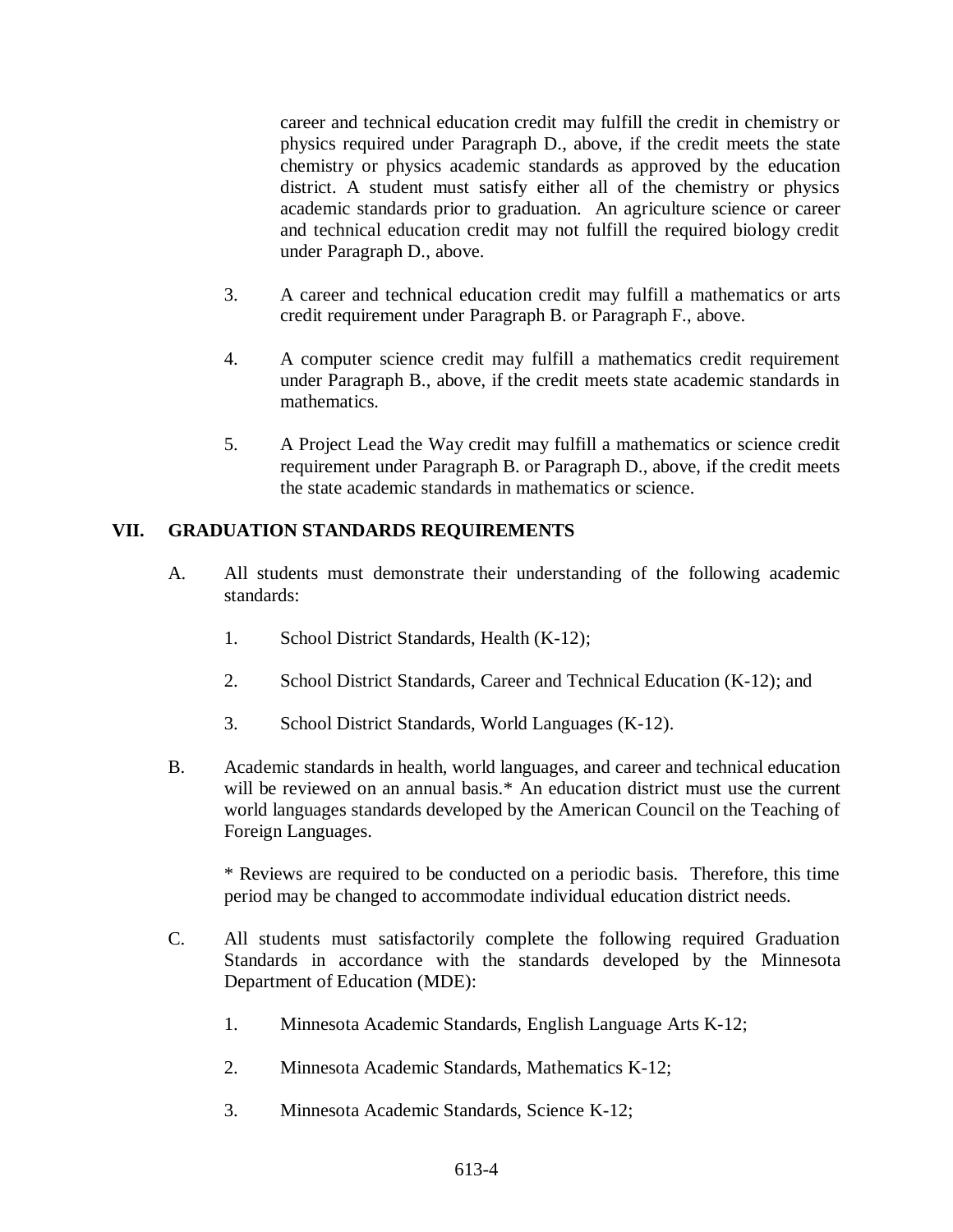- 4. Minnesota Academic Standards, Social Studies K-12; and
- 5. Minnesota Academic Standards, Physical Education K-12.
- D. State standards in the Arts K-12 are available, or education districts may choose to develop their own standards.
- E. The academic standards for language arts, mathematics, and science apply to all students except the very few students with extreme cognitive or physical impairments for whom an IEP team has determined that the required academic standards are inappropriate. An IEP team that makes this determination must establish alternative standards.

## **VIII. EARLY GRADUATION**

Students may be considered for early graduation, as provided for within Minnesota Statutes section 120B.07, upon meeting the following conditions:

- A. All course or standards and credit requirements must be met;
- B. The principal or designee shall conduct an interview with the student and parent or guardian, familiarize the parties with opportunities available in post-secondary education, and arrive at a timely decision; and
- C. The principal's decision shall be in writing and may be subject to review by the executive director and education district board.

*Legal References:* Minn. Stat. § 120B.018 (Definitions) Minn. Stat. § 120B.02 (Educational Expectations and Graduation Requirements for Minnesota's Students)

Minn. Stat. § 120B.021 (Required Academic Standards)

Minn. Stat. § 120B.023 (Benchmarks)

Minn. Stat. § 120B.024 (Credits)

Minn. Stat. § 120B.07 (Early Graduation)

Minn. Stat. § 120B.11 (School District Process for Reviewing Curriculum, Instruction, and Student Achievement; Striving for the World's Best Workforce)

Minn. Stat. § 120B.125 (Planning for Students' Successful Transition to Postsecondary Education and Employment; Personal Learning Plans)

Minn. Stat. § 120B.30 (Statewide Testing and Reporting System)

Minn. Rules Parts 3501.0640-3501.0655 (Academic Standards for Language Arts)

Minn. Rules Parts 3501.0700-3501.0745 (Academic Standards for Mathematics)

Minn. Rules Part 3501.0820 (Academic Standards for the Arts)

Minn. Rules Parts 3501.0900-3501.0955 (Academic Standards in Science) Minn. Rules Parts 3501.1300-3501.1345 (Academic Standards for Social